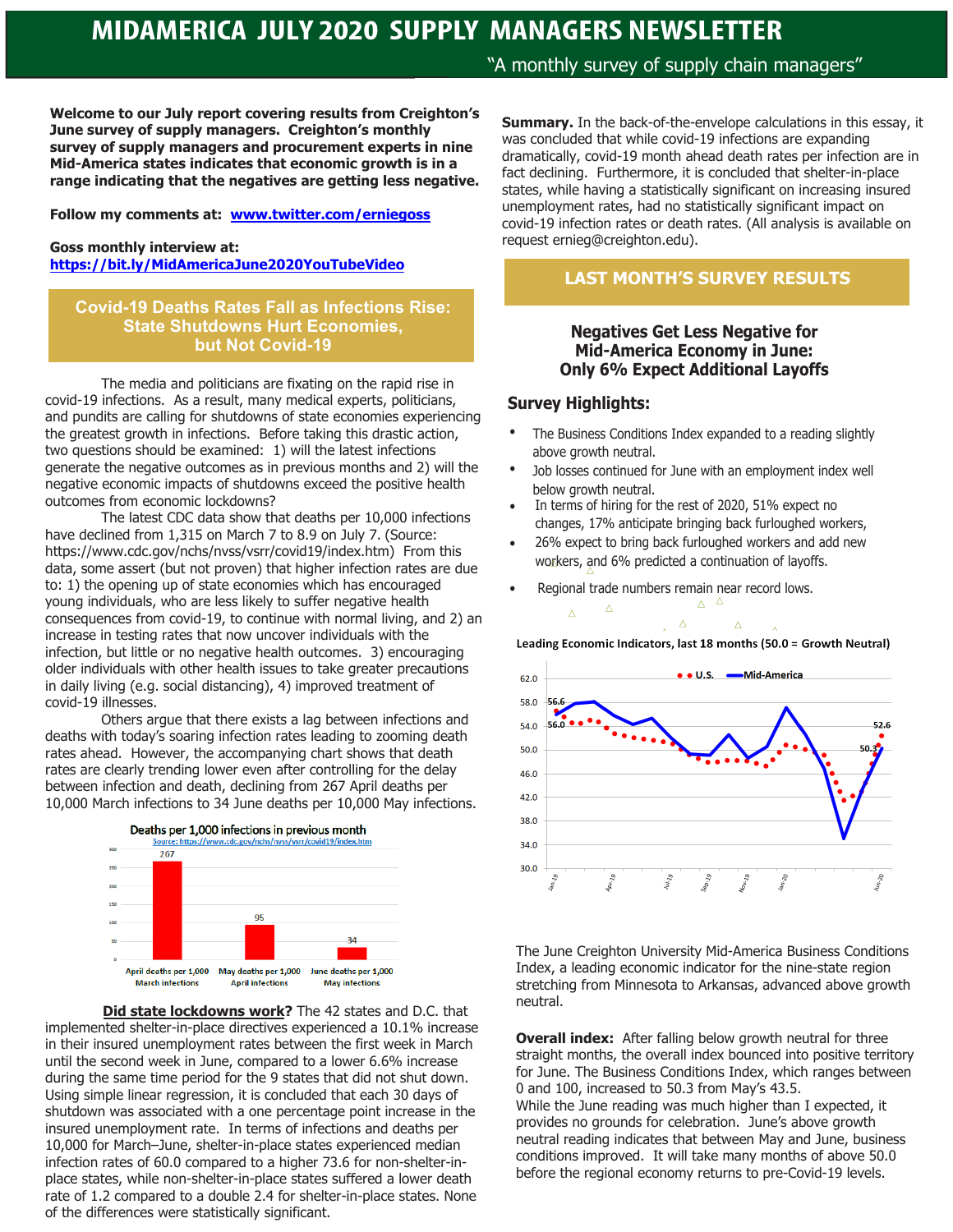# **MIDAMERICA JULY 2020 SUPPLY MANAGERS NEWSLETTER**

**Employment:** The June employment index continued to indicate job losses, and at a faster pace than in May. The June index slumped to 38.9 from May's 40.0, but was up from April's record low of 26.2.

According to U.S. Department of Labor data between the first week in May and the second week in June, the number of workers in the nine-state region receiving unemployment compensation declined from 1.3 million to 1.2 million.

Said one supply manager, "In June we permanently laid off 40 workers who were already on furlough, while bringing back other workers off furlough. Compared to last month employment is up, but compared to pre-COVID, our employment is down."

**Wholesale Prices:** The wholesale inflation gauge for the month indicated an upturn in wholesale prices from May with a wholesale price index of 59.7, up from 48.6 for May.

Despite June's reading, I expect to see little to no inflationary pressures at the wholesale level in the weeks and months ahead, even with the Federal Reserve's, and the U.S. government's massive economic stimulus programs.

#### **Other June Comments from Supply Managers:**

- "We have not seen the recession here--no one has been laid off at our place and our economy is recovering quite well."
- "The virus epidemic has reduced our economy, lifestyle, sense of well-being, social interaction, patience and a host of other human values and emotions. Hope is our greatest strength now until we are free to return to our treasured normal lives.
- "The RV industry is booming."
- "We are a laboratory, so we were considered essential. While the testing we are involved in was way down, it does appear to be starting back up."
- "The \$600 dollars extra in unemployment was a big mistake with no incentive to go back to work."
- "The resist movement established by the Obama Administration prior to leaving office and continued by the deep state initiative have done more harm to this country than anything previously known. Our future generations will not be able to dig out of the debt we have incurred."

**Confidence:** Looking ahead six months, economic optimism, as captured by the June Business Confidence Index, climbed to a strong 65.3 from 56.6 in May.

The federal stimulus plan, the Federal Reserve monetary incentive programs, and the solid U.S. stock markets boosted confidence from May's reading.

**Inventories:** The regional inventory index for June, reflecting levels of raw materials and supplies, climbed to 52.8 from last month's 48.6.

**Trade:** The regional trade numbers were, as in previous months, very negative with new export orders rising to a very weak 26.4 from May's record low of 15.9. Imports fell to 32.0 from 36.0 in May.

Just as the global recession has reduced regional exports, the regional recession has contracted the import of supplies and raw materials for manufacturers among the nine Mid-America states. i

## "A monthly survey of supply chain managers"

#### **Other survey components of the June Business Conditions**

**Index were:** new orders at 54.2, up from May's 31.7; the production or sales index expanded to 52.9 from May's 33.3; and speed of deliveries of raw materials and supplies index at 52.8 was down from last month's 63.8.

The Creighton Economic Forecasting Group has conducted the monthly survey of supply managers in nine states since 1994 to produce leading economic indicators of the Mid-America economy. States included in the survey are Arkansas, Iowa, Kansas, Minnesota, Missouri, Nebraska, North Dakota, Oklahoma and South Dakota.

The forecasting group's overall index, referred to as the Business Conditions Index, ranges between 0 and 100. An index greater than 50 indicates an expansionary economy over the course of the next three to six months.

The Business Conditions Index is a mathematical average of indices for new orders, production or sales, employment, inventories and delivery lead time. This is the same methodology, used since 1931 by the Institute for Supply Management (ISM), formerly the National Association of Purchasing Management. The Mid-America report is produced independently of the national ISM.

**ARKANSAS:** The June Business Conditions Index for Arkansas rose to 50.9 from May's 43.7. Components of the June index from the monthly survey of supply managers were: new orders at 58.7, production or sales at 55.2, delivery lead time at 47.4, inventories at 54.4, and employment at 38.8. Since the onset of COVID-19, Arkansas has lost 88,000 jobs, or almost 7.0% of its employment. Our surveys point to a flattening of employment with only slight job gains in the months ahead.

**IOWA:** Iowa's Business Conditions Index, or overall index, once again slumped below growth neutral. However, the reading climbed to a weak 47.1 from 41.9 in May. Components of the overall June index from the monthly survey of supply managers were: new orders at 50.2, production. or sales at 56.1, delivery lead time at 43.2, employment at 35.7, and inventories at 50.2. Since the onset of COVID-19, Iowa has lost 161,000 jobs, or approximately 10% of its employment. Our surveys point to a flattening of employment with only slight job gains in the months ahead.

**KANSAS:** The Kansas Business Conditions Index for June increased to 45.1 from May's 42.8. Components of the leading economic indicator from the monthly survey of supply managers for June were: new orders at 57.1, production or sales at 30.1, delivery lead time at 46.6, employment at 38.2, and inventories at 53.6. Since the onset of COVID-19, the state has lost more than 108,000 jobs, or approximately 7.6% of its employment. Our surveys point to a flattening of employment with only slight job gains in the months ahead.

**MINNESOTA:** The June Business Conditions Index for Minnesota increased to 45.0 from 39.8 in May. Components of the overall June index from the monthly survey of supply managers were: new orders at 45.4, production or sales at 56.5, delivery lead time at 40.9, inventories at 47.9, and employment at 34.0. Since the onset of COVID-19, the state has lost more than 350,000 jobs, or almost 12.0% of its employment. Our surveys point to a flattening of employment with only slight job gains in the months ahead.

**MISSOURI:** The June Business Conditions Index for Missouri climbed to 50.5 from 42.3 in May. Components of the overall index from the survey of supply managers for June were: new orders at 51.3, production or sales at 56.0, delivery lead time at 49.8, inventories at 50.8, and employment at 44.6. Since the onset of COVID-19, the state has lost 262,000 jobs, or approximately 9.0% of its employment. Our surveys point to a flattening of employment with only slight job gains in the months ahead.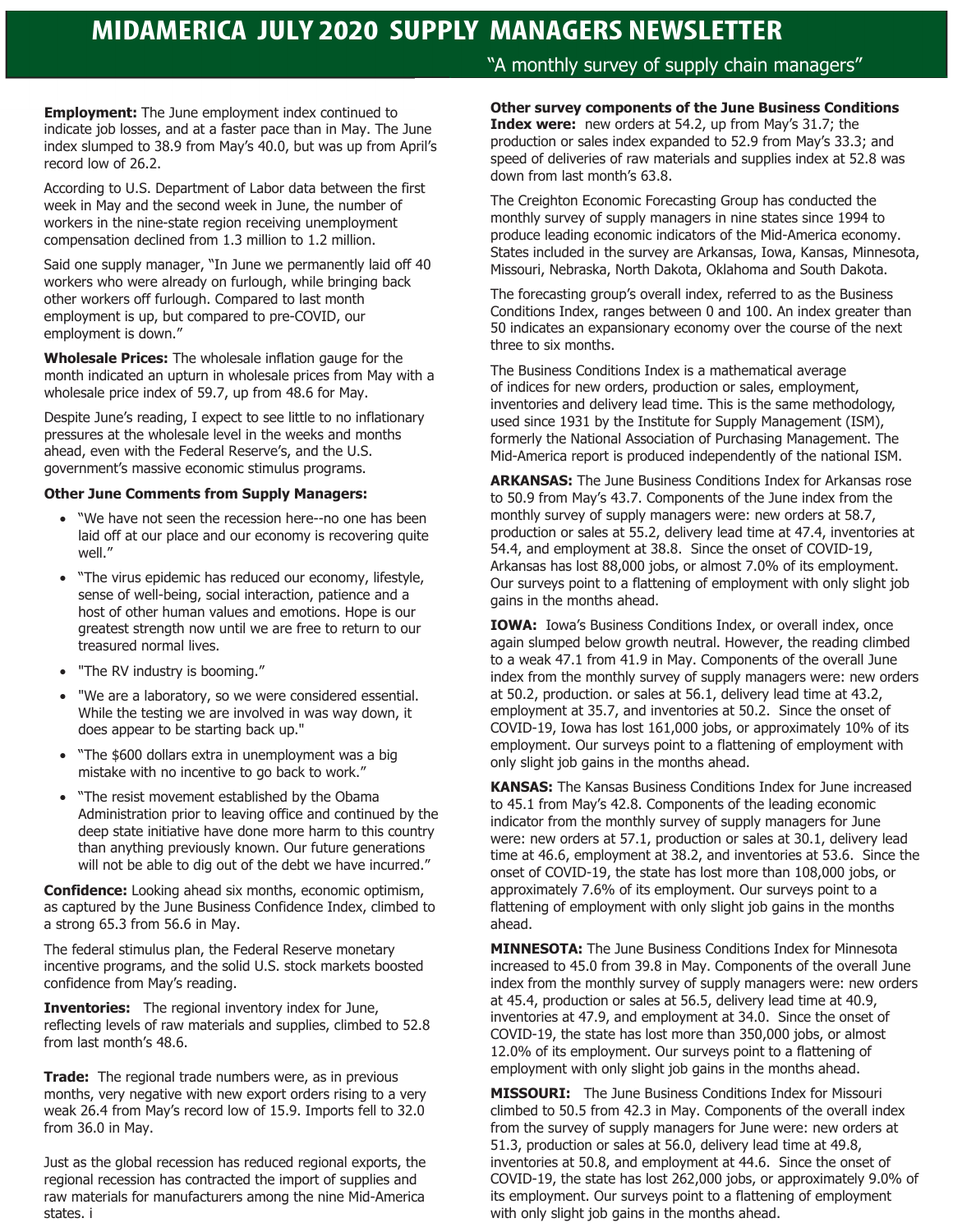"A monthly survey of supply chain managers"

**NEBRASKA:** The state's overall index for June rose to 52.6 from 43.9 in May. Components of the index from the monthly survey of supply managers for June were: new orders at 59.1, production or sales at 55.2, delivery lead time at 55.5, inventories at 54.6, and employment at 38.9. Since the onset of COVID-19, Nebraska has lost almost 77,000 jobs, or approximately 7.5% of its employment. Our surveys point to a flattening of employment with only slight job gains in the months ahead.

**NORTH DAKOTA:** The June Business Conditions Index for North Dakota climbed to 51.6 from 43.4 in May. Components of the overall index for June were: new orders at 55.1, production or sales at 55.6, delivery lead time at 57.1, employment at 37.5, and inventories at 52.6. Since the onset of COVID-19, the state has lost approximately 41,000 jobs, or roughly 9.4% of its employment. Our surveys point to a flattening of employment with only slight job gains in the months ahead.

**OKLAHOMA:** The state's Business Conditions Index moved above growth neutral in June. The overall index advanced to 53.1 from May's 43.0. Components of the overall June index were: new orders at 59.9, production or sales at 55.1, delivery lead time at 56.2, inventories at 55.0, and employment at 39.2. Since the onset of COVID-19, Oklahoma has lost almost 108,000 jobs, or approximately 6.4% of its employment. Our surveys point to a flattening of employment with only slight job gains in the months ahead.

**SOUTH DAKOTA:** The June Business Conditions Index for South Dakota increased to 52.4 from May's 43.8. Components of the overall index from the June survey of supply managers in the state were: new orders at 57.7, production or sales at 55.3, delivery lead time at 56.7, inventories at 53.9, and employment at 38.4. Since the onset of COVID-19, the state has lost approximately 34,000 jobs, or 7.8% of its employment. Our surveys point to a flattening of employment with only slight job gains in the months ahead.



## **THE BULLISH NEWS**

- The nation added 4.8 million jobs, the biggest single-month payroll gain in history and the unemployment rate fell to 11.1% for June.
- Between May 2019 and May 2020, U.S. housing prices advanced by a healthy 4.3%.
- U.S. retail sales advanced in May by 17.7% from the previous month.
- Both Creighton's and ISM's manufacturing PMIs rose above growth neutral for June.

## **THE BEARISH NEWS**

- The nation added 4.8 million jobs, the biggest singlemonth payroll gain in history, and the unemployment rate fell to 11.1% for June.
- Between May 2019 and May 2020, U.S. housing prices advanced by a healthy 4.3%.
- U.S. retail sales advanced in May by 17.7% from the previous month.
- Both Creighton's and ISM's manufacturing PMIs rose above growth neutral for June.

## **THE OUTLOOK**

#### **The Conference Board Economic Forecast (June 2020).**

"The second estimate of first quarter 2020 GDP shows a contraction of 5.0 percent (annualized) over the last quarter of 2019. Given the timing of COVID-19 and the 'lockdown' seen around the country, however, we expect to see a much deeper contraction in Q2 with the worst pain concentrated in April. May and June, fortunately, will show a fairly strong rebound as the economy comes back online, and solid progress will continue to be made over the summer. However, monthly economic output in September will still be approximately 6 percent lower than it was in December 2019, before the pandemic hit. Growth in Q4 will likely slow further as consumer spending struggles to return to the levels seen in 2019."

"The Conference Board is adopting a "swoosh" shaped scenario as our base forecast. We expect second quarter GDP to decline by almost 40 percent (annualized). This large drop is driven by a fall in consumer spending of nearly 50%, a drop in real capital spending of just over 20% and a fall in exports of more than 35%. Following a large rebound of over 30 percent in Q3, we expect slower growth in Q4 that will bring December 2020 economic output to about 95% of what it was a year earlier". https://tinyurl.com/yd32c2ww

**Goss (July 2020): \*\***Contrary to the Conference Board, I expect Q2 GDP growth to come in 25% - 30% lower. \*\*The July job additions will be somewhat disappointing in comparison to June's. However, ending the \$600 per week federal support for the unemployed at the end of July will super-charge August job additions. \*\*The U.S. economic recovery will not resemble a V, or even a U. Unfortunately, it will look more like a Nike swoosh. Too many governors are getting "cold feet" in terms of opening up state economies.

## **STATISTIC OF THE MONTH**

**6.** At the time of the writing of this newsletter, **6** Euro Zone nations including non-EU Great Britain had higher population adjusted death rates than the U.S. Spain, Italy, France, Sweden, Belgium, and the United Kingdom had higher covid-19 deaths per 1,000,000 population than the U.S.